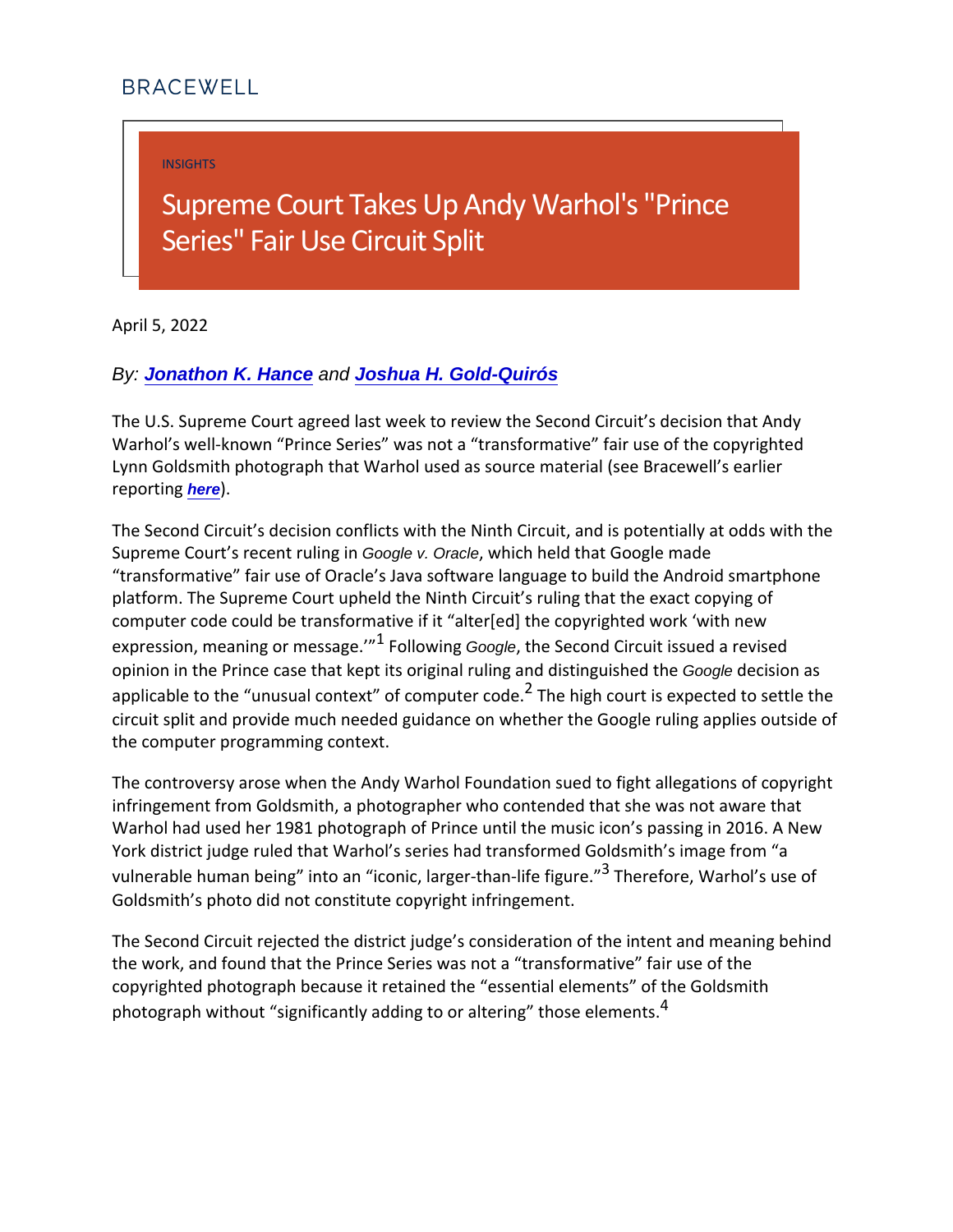5

In the petition for writ of certiorari, the Andy Warhol Foundation Circuit, which has held that even where a new work makes few original, it can be transformative if new expressive  $\hat{\mathfrak{k}}$ ontent o The petition urges the court to apply previous transformative spee<sup>7</sup> cand decide the circuit split in favor of the Ninth Circuit i on artistic expression.

This case has been followed closely by copyright holders and I number of amicus briefs have been filed urging the Supreme Co transformative fair use protections afforded to artists under t expression continues to change and evolve from traditional me technologies such as NFTs questions surrounding the scope of and are increasing questions of significant monetary value.

Please contact your Bracewell lawyer if you are in need of any licensing or determining whether you have the rights to use a particular work of a

\_\_\_\_\_\_\_\_\_\_\_\_\_\_\_\_\_\_\_\_\_\_\_\_\_\_\_\_\_\_\_\_\_\_\_\_\_\_\_\_\_\_\_\_\_\_\_\_\_\_\_\_\_\_\_

1. Google LLC v. Oracle Am., Inc., 141 S. Ct. 1183, 1202-04 (20221.). Read the

2 Andy Warhol Found. for Visual Arts, Inc. v. Goldsmith, 11 F. 4th 26, 51-52 (2d Cir. 2021 decisheoren.

3 Andy Warhol Found. for the Visual Arts, Inc. v. Goldsmith, 382 F. Supp. 3d 312, 316, 326 2019).